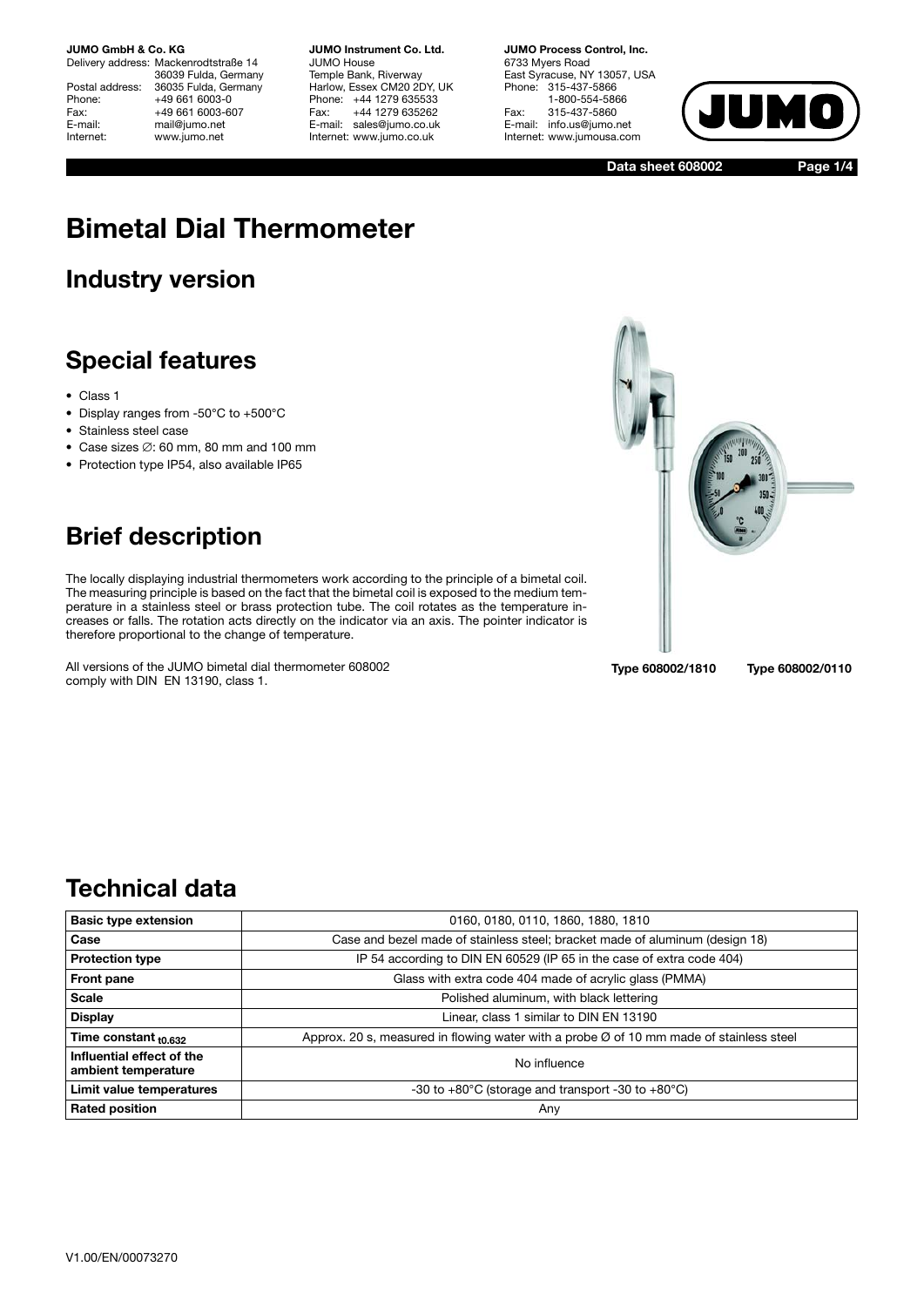Delivery address: Mackenrodtstraße 14 36039 Fulda, Germany Postal address: 36035 Fulda, Germany<br>Phone: +49 661 6003-0 Phone: +49 661 6003-0<br>Fax: +49 661 6003-6 Fax: +49 661 6003-607<br>E-mail: mail@jumo.net E-mail: mail@jumo.net<br>
Internet: www.iumo.net www.jumo.net

**JUMO Instrument Co. Ltd.** JUMO House Temple Bank, Riverway Harlow, Essex CM20 2DY, UK Phone: +44 1279 635533<br>Fax: +44 1279 635262 +44 1279 635262 E-mail: sales@jumo.co.uk Internet: www.jumo.co.uk

**JUMO Process Control, Inc.** 6733 Myers Road East Syracuse, NY 13057, USA Phone: 315-437-5866 1-800-554-5866 Fax: 315-437-5860 E-mail: info.us@jumo.net Internet: www.jumousa.com



**Data sheet 608002 Page 2/4**

# **Technical data (cont.)**

| Display range (AB) | Display range in °C | Measuring range in °C | Tolerance in $K (+/-)$ |
|--------------------|---------------------|-----------------------|------------------------|
| 632                | $-20$ to $+60$      | $-10$ to $+60$        | 1.0                    |
| 643                | $-20$ to $+120$     | 0 to $+100$           | 2.0                    |
| 469                | $-40$ to $+40$      | $-30$ to $+30$        | 1.0                    |
| 357                | $-50$ to $+50$      | $-40$ to $+40$        | 1.0                    |
| 810                | 0 to $+80$          | $+10$ to $+70$        | 1.0                    |
| 814                | $0 to +100$         | $+10$ to $+90$        | 1.0                    |
| 818                | $0$ to $+120$       | $+20$ to $+100$       | 1.0                    |
| 832                | 0 to $+200$         | $+20$ to $+180$       | 2.0                    |
| 834                | 0 to $+250$         | $+30$ to $+220$       | 2.5                    |
| 840                | 0 to $+300$         | $+30$ to $+270$       | 5.0                    |
| 848                | 0 to $+400$         | $+50$ to $+350$       | 5.0                    |
| 854                | 0 to $+500$         | $+50$ to $+450$       | 5.0                    |

### **Dimensions**

**Types:**

608002/0160 608002/0180 608002/0110

| Type        | ØD  | ØD, | н    |  |
|-------------|-----|-----|------|--|
| 608002/0160 | 60  | 65  | 17.5 |  |
| 608002/0180 | 80  | 85  | 18.5 |  |
| 608002/0110 | 100 | 106 | 18.5 |  |

뇌  $\bullet$ ā  $\frac{0}{2}$ 8d  $\ddot{\phantom{0}}$ 

**Types:**

608002/1860 608002/1880 608002/1810



27.  $\frac{1}{2}$  $\frac{1}{2}$ 

For dimensional specifications about  $\varnothing$  d and  $\mathsf{L}_{13}$  see data sheet 608730.

| Extra codes | 434   | Type        | ØΒ  | ØD <sub>1</sub> | Н                    | ∟14 |
|-------------|-------|-------------|-----|-----------------|----------------------|-----|
|             | $-16$ | 608002/1860 | 60  | 65              | $\sqrt{7}$<br>ں. ، ، | 26  |
|             |       | 608002/1880 | 80  | 85              | 18.5                 | 51  |
|             | JN.   | 608002/1810 | 100 | 106             | 18.5                 | 51  |



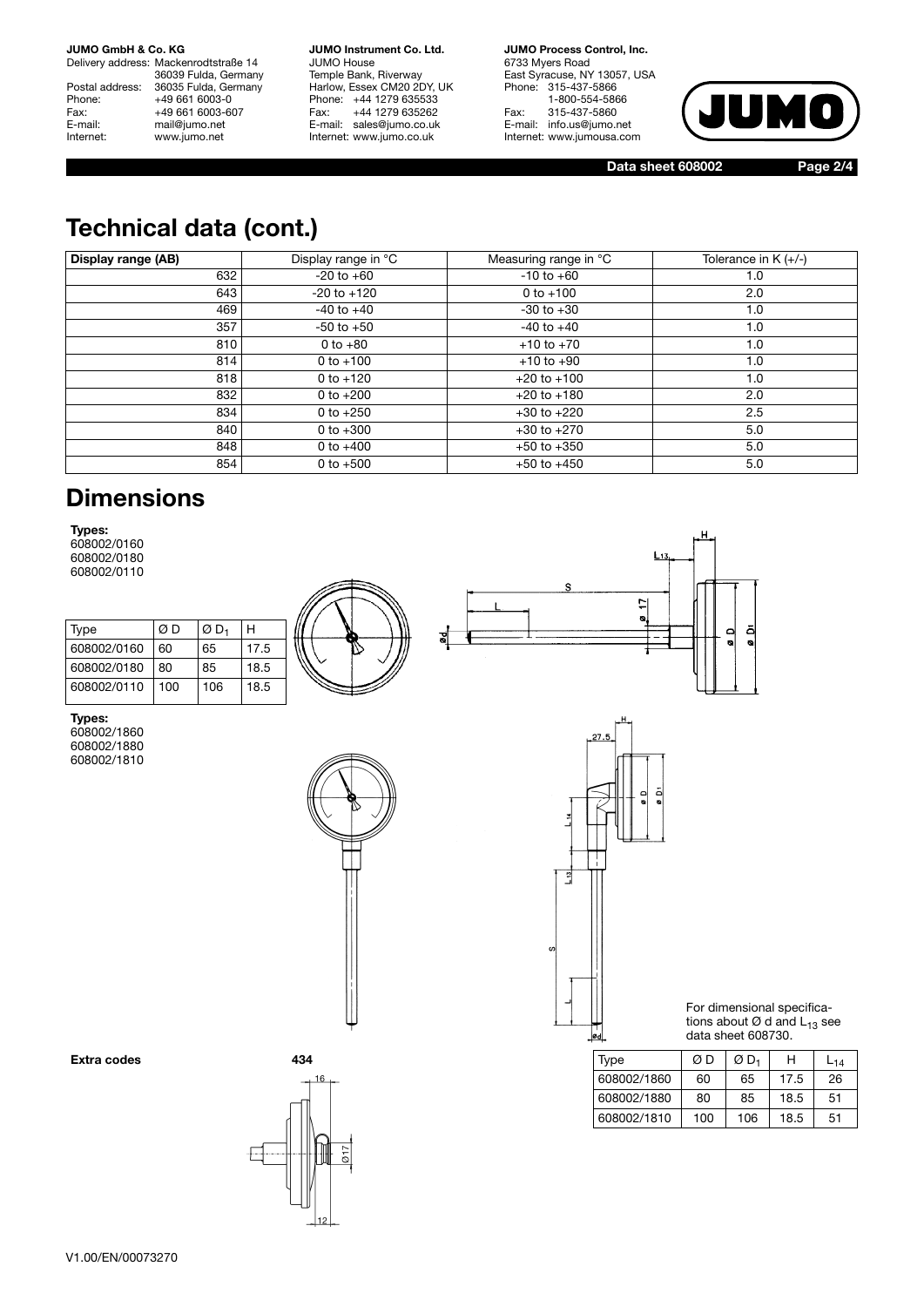Delivery address: Mackenrodtstraße 14 36039 Fulda, Germany Postal address: 36035 Fulda, Germany Phone: +49 661 6003-0<br>Fax: +49 661 6003-60 Fax: +49 661 6003-607<br>E-mail: mail@jumo.net E-mail: mail@jumo.net<br>
Internet: www.iumo.net www.jumo.net

**JUMO Instrument Co. Ltd.** JUMO House Temple Bank, Riverway Harlow, Essex CM20 2DY, UK Phone: +44 1279 635533<br>Fax: +44 1279 635262 +44 1279 635262 E-mail: sales@jumo.co.uk Internet: www.jumo.co.uk

**JUMO Process Control, Inc.** 6733 Myers Road East Syracuse, NY 13057, USA Phone: 315-437-5866 1-800-554-5866 Fax: 315-437-5860 E-mail: info.us@jumo.net Internet: www.jumousa.com



**Data sheet 608002 Page 3/4**

# **Order details**

| Order code  | (1) | <b>Basic type</b>                                        |                                                                                                |                        |  |  |  |
|-------------|-----|----------------------------------------------------------|------------------------------------------------------------------------------------------------|------------------------|--|--|--|
|             |     | Mechanical dial thermometer, industrial version, class 1 |                                                                                                |                        |  |  |  |
|             |     | Design type 01                                           | Case size $\varnothing$                                                                        |                        |  |  |  |
| 608002/0160 |     |                                                          | 60 mm                                                                                          |                        |  |  |  |
| 608002/0180 |     |                                                          | 80 mm                                                                                          |                        |  |  |  |
| 608002/0110 |     |                                                          | 100 mm                                                                                         |                        |  |  |  |
|             |     | Design type 18                                           | Case size Ø                                                                                    |                        |  |  |  |
| 608002/1860 |     |                                                          | 60 mm                                                                                          |                        |  |  |  |
| 608002/1880 |     | ⋔                                                        | 80 mm                                                                                          |                        |  |  |  |
| 608002/1810 |     |                                                          | 100 mm                                                                                         |                        |  |  |  |
|             | (2) | Display range (AB) in °C                                 |                                                                                                |                        |  |  |  |
| 632         |     | $-20$ to $+60$                                           |                                                                                                |                        |  |  |  |
| 643         |     | $-20$ to $+120$                                          |                                                                                                |                        |  |  |  |
| 469         |     | $-40$ to $+40$                                           |                                                                                                |                        |  |  |  |
| 357         |     | $-50$ to $+50$                                           |                                                                                                |                        |  |  |  |
| 810         |     | $0 to +80$                                               |                                                                                                |                        |  |  |  |
| 814         |     | $0 to +100$                                              |                                                                                                |                        |  |  |  |
| 818         |     | $0 to +120$                                              |                                                                                                |                        |  |  |  |
| 832         |     | 0 to $+200$                                              |                                                                                                |                        |  |  |  |
| 834         |     | 0 to $+250$                                              |                                                                                                |                        |  |  |  |
| 840         |     | 0 to $+300$                                              |                                                                                                |                        |  |  |  |
| 848         |     | 0 to $+400$                                              |                                                                                                |                        |  |  |  |
| 854         |     | 0 to $+500$                                              |                                                                                                |                        |  |  |  |
|             | (3) | Process connection (PC) b                                |                                                                                                |                        |  |  |  |
| 010         |     | <b>TA 01</b>                                             | Protection tube with collar                                                                    | <del>00000000000</del> |  |  |  |
| 844         |     | <b>TA 02</b>                                             | Protection tube with union nut and loose screw<br>connection <sup>a</sup>                      |                        |  |  |  |
| 845         |     | TA 03                                                    | Protection tube with loose union nut                                                           |                        |  |  |  |
| 841         |     | <b>TA 04</b>                                             | Protection tube with fixed<br>hexagon <sup>a</sup>                                             |                        |  |  |  |
| 847         |     | TA 06                                                    | Protection tube with displaceable threaded fitting (max.<br>$20$ bar)                          |                        |  |  |  |
| 018         |     | <b>TA 08</b>                                             | Protection tube with displaceable mounting plate made of<br>zinc-plated steel and fixing screw | - IP                   |  |  |  |
| 858         |     | <b>SH 04</b>                                             | Single-section screw-in protec-<br>tion tube                                                   | -----------            |  |  |  |
| 891         |     | <b>SH 05</b>                                             | Multi-sectional screw-in protec-<br>tion tube                                                  | 帕<br>. <del></del>     |  |  |  |
| 913         |     | <b>SH 07</b>                                             | Multi-sectional screw-in protection tube with fixing screw                                     |                        |  |  |  |
| 820         |     | <b>SH 09</b>                                             | Multi-sectional weld-in protection tube with fixing screw                                      | <b>Expression</b>      |  |  |  |

<sup>a</sup> Screw-in spigot according to DIN 3852 form A (not for NPT threads) b For description and particularities refer to data sheet 608730.